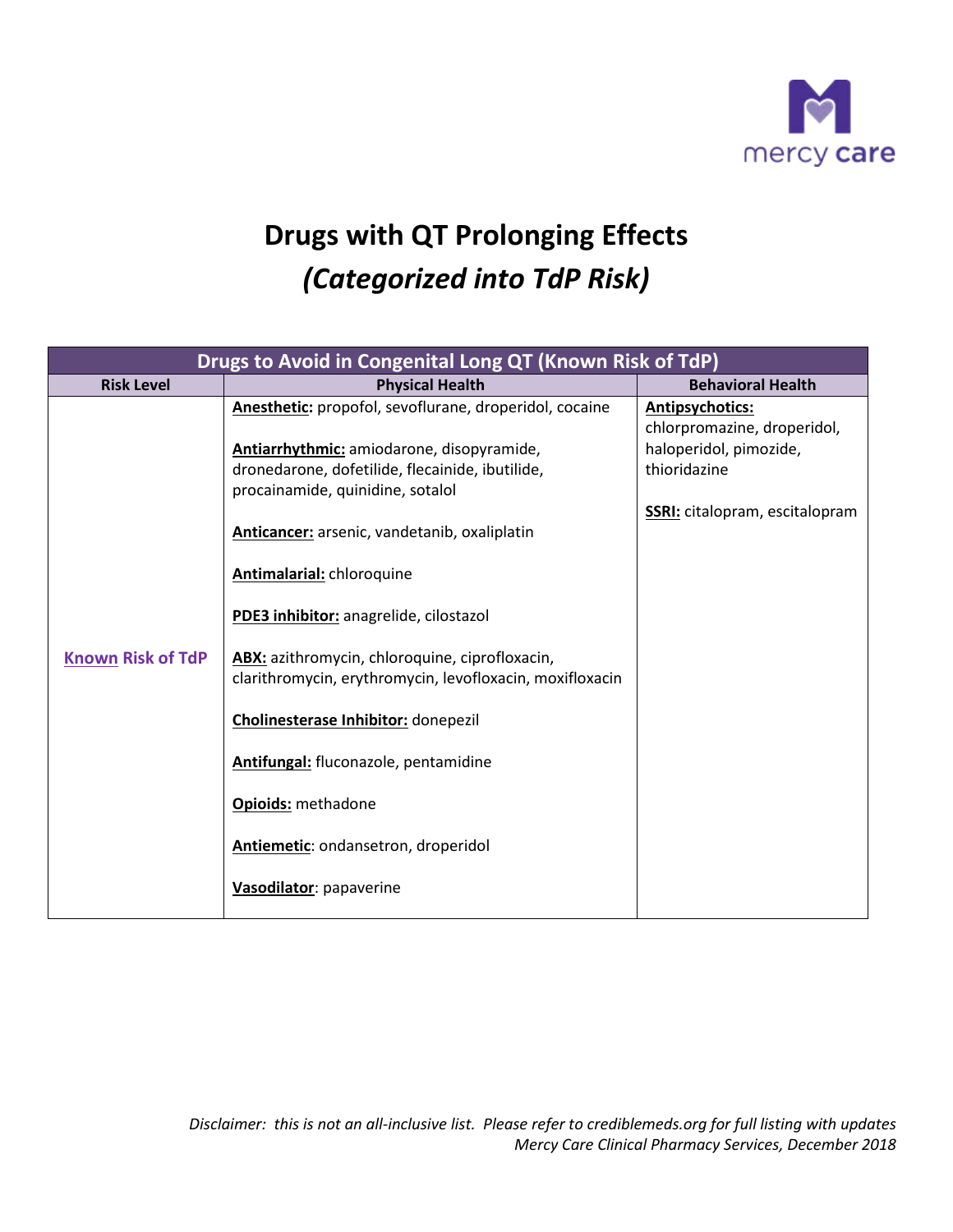

| Drugs to Avoid in Congenital Long QT (Possible Risk of TdP) |                                                                                                                                                                                                                                                                                                                                                                                                                                                                                                                                                                                                                                                                                                                                                                                                                                                                                                                                                                                      |                                                                                                                                                                                                                                                                  |  |  |  |
|-------------------------------------------------------------|--------------------------------------------------------------------------------------------------------------------------------------------------------------------------------------------------------------------------------------------------------------------------------------------------------------------------------------------------------------------------------------------------------------------------------------------------------------------------------------------------------------------------------------------------------------------------------------------------------------------------------------------------------------------------------------------------------------------------------------------------------------------------------------------------------------------------------------------------------------------------------------------------------------------------------------------------------------------------------------|------------------------------------------------------------------------------------------------------------------------------------------------------------------------------------------------------------------------------------------------------------------|--|--|--|
| <b>Risk Level</b>                                           | <b>Physical Health</b>                                                                                                                                                                                                                                                                                                                                                                                                                                                                                                                                                                                                                                                                                                                                                                                                                                                                                                                                                               | <b>Behavioral Health</b>                                                                                                                                                                                                                                         |  |  |  |
|                                                             | Alpha 1 blocker: alfuzosin<br>DA agonist: apomorphine<br>HIV: efavirenz, lopinavir+ritonavir, rilpivirine, saquinavir                                                                                                                                                                                                                                                                                                                                                                                                                                                                                                                                                                                                                                                                                                                                                                                                                                                                | Antipsychotics: aripiprazole,<br>asenapine, clozapine,<br>iloperidone, paliperidone,<br>perphenazine, risperidone                                                                                                                                                |  |  |  |
| <b>Possible</b><br><b>Risk of TdP</b>                       | Anticancer: apalutamide, bendamustine, bortezomib, bosutinib,<br>cabozantinib, capectabine, certinib, crizotinib, dabrafenib,<br>dasatinib, degarelix, encorafenib, epirubicin, eribulin, fluorouracil,<br>inotuzumab, lapatinib, leuprolide, lenvatinib, midostaurin,<br>necitumumab, nilotinib, osimertinib, panobinostat, pazopanib,<br>romidepsin, ribociclib, sorafenib, sunitinib, tamoxifen, tipiracil +<br>trifluridine, toremifene, vemurafenib, vorinostat<br>Immunosuppressant: tacrolimus<br>Antiemetic: dolasetron, granisetron, palonosetron<br>Somatostatin analog: pasireotide<br>Opioid: buprenorphine, hydrocodone ER, tramadol<br>Sedative: dexmedetomidine<br>Anticonvulsant: ezogabine, felbamate,<br><b>NMDA receptor antagonist:</b> memantine<br>ABX: bedaquiline, gemifloxacin, ofloxacin, telavancin, telithromycin<br>Antimalaria: artemether + lumefantrine, primaquine<br><b>Bladder:</b> mirabegron, tolterodine<br><b>Muscle relaxant:</b> tizanidine | Antiemetic/psychotic:<br>promethazine<br>Antimania: Lithium<br><b>ADHD:</b> atomoxetine<br>TCA: clomipramine,<br>desipramine, imipramine,<br>nortriptyline, trimipramine<br><b>SNRI:</b> venlafaxine<br>Tetracyclic anti-depressant:<br>maprotiline, mirtazapine |  |  |  |
|                                                             | Antihypertensive: isradipine, moexipril/HCTZ, nicardipine<br>Anticoagulant: betrixaban                                                                                                                                                                                                                                                                                                                                                                                                                                                                                                                                                                                                                                                                                                                                                                                                                                                                                               |                                                                                                                                                                                                                                                                  |  |  |  |
|                                                             | PDE5 inhibitor: vardenafil<br>Vesicular monoamine transporter 2 inhibitor: deutrabenazine,<br>valbenazine, tetrabenazine                                                                                                                                                                                                                                                                                                                                                                                                                                                                                                                                                                                                                                                                                                                                                                                                                                                             |                                                                                                                                                                                                                                                                  |  |  |  |

 *Disclaimer: this is not an all-inclusive list. Please refer to crediblemeds.org for full listing with updates Mercy Care Clinical Pharmacy Services, December 2018*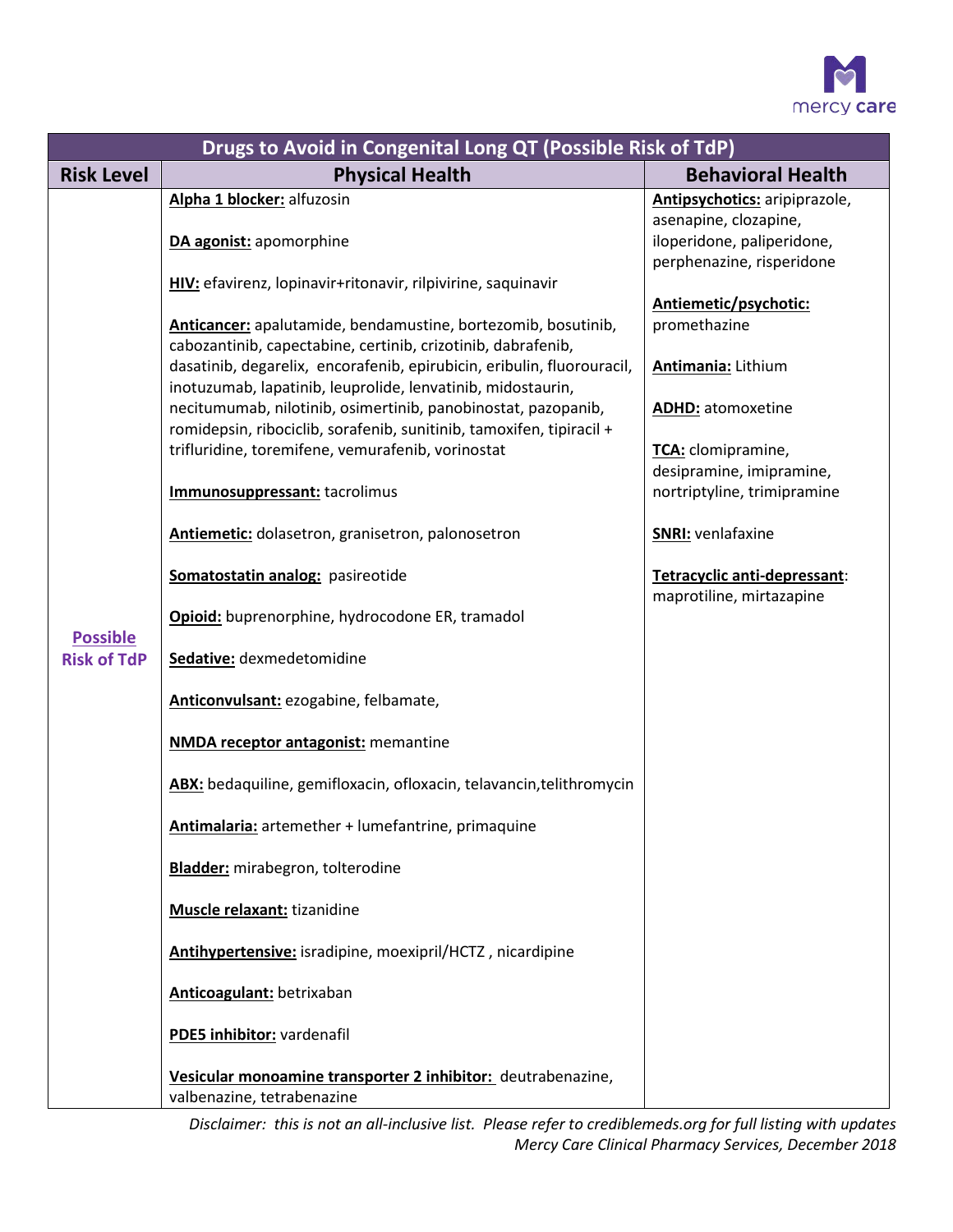

| Drugs to Avoid in Congenital Long QT (Conditional Risk of TdP) |                                                                                                                           |                                                                 |  |  |
|----------------------------------------------------------------|---------------------------------------------------------------------------------------------------------------------------|-----------------------------------------------------------------|--|--|
| <b>Risk Level</b>                                              | <b>Physical Health</b>                                                                                                    | <b>Behavioral Health</b>                                        |  |  |
|                                                                | DA agonist: amantadine<br>Antifungal: amphotericin B, itraconazole, ketoconazole,                                         | Antipsychotic: quetiapine,<br>ziprasidone, olanzapine           |  |  |
|                                                                | posaconazole, voriconazole                                                                                                | TCA: amitriptyline, doxepin                                     |  |  |
|                                                                | HIV: atazanavir, nelfinavir, ritonavir                                                                                    | <b>SSRI:</b> fluoxetine, paroxetine,<br>sertraline, fluvoxamine |  |  |
|                                                                | ABX: metronidazole, piperacillin/tazobactam                                                                               | <b>SARI:</b> trazodone                                          |  |  |
|                                                                | <b>Antiarrhythmic:</b> propafenone                                                                                        |                                                                 |  |  |
|                                                                | <b>Antiemetic:</b> metoclopramide                                                                                         |                                                                 |  |  |
|                                                                | Antihistamine: diphenhydramine, hydroxyzine                                                                               |                                                                 |  |  |
|                                                                | <b>Antacid:</b> cimetidine                                                                                                |                                                                 |  |  |
|                                                                | H2-receptor antagonist: famotidine                                                                                        |                                                                 |  |  |
| <b>Conditional Risk of</b><br><b>TdP</b>                       | PPI: Esomeprazole, lansoprazole, pantoprazole,<br>omeprazole                                                              |                                                                 |  |  |
|                                                                | Diuretic: furosemide, hydrochlorothiazide, indapamide,<br>torsemide, metolazone, Bendroflumethiazide or<br>bendrofluazide |                                                                 |  |  |
|                                                                | Cholinesterase Inhibitor: galantamine                                                                                     |                                                                 |  |  |
|                                                                | Anti-inflammatory: hydroxychloroquine                                                                                     |                                                                 |  |  |
|                                                                | Anti-diarrheal: loperamide                                                                                                |                                                                 |  |  |
|                                                                | Anti-anginal: ranolazine, ivabradine                                                                                      |                                                                 |  |  |
|                                                                | Hepatitis C: telapravir                                                                                                   |                                                                 |  |  |
|                                                                | Anti-malarial: quinine, hydroxychloroquine                                                                                |                                                                 |  |  |
|                                                                | Muscle relaxant: solifenacin                                                                                              |                                                                 |  |  |
|                                                                | Sedative: chloral hydrate                                                                                                 |                                                                 |  |  |

 *Disclaimer: this is not an all-inclusive list. Please refer to crediblemeds.org for full listing with updates Mercy Care Clinical Pharmacy Services, December 2018*